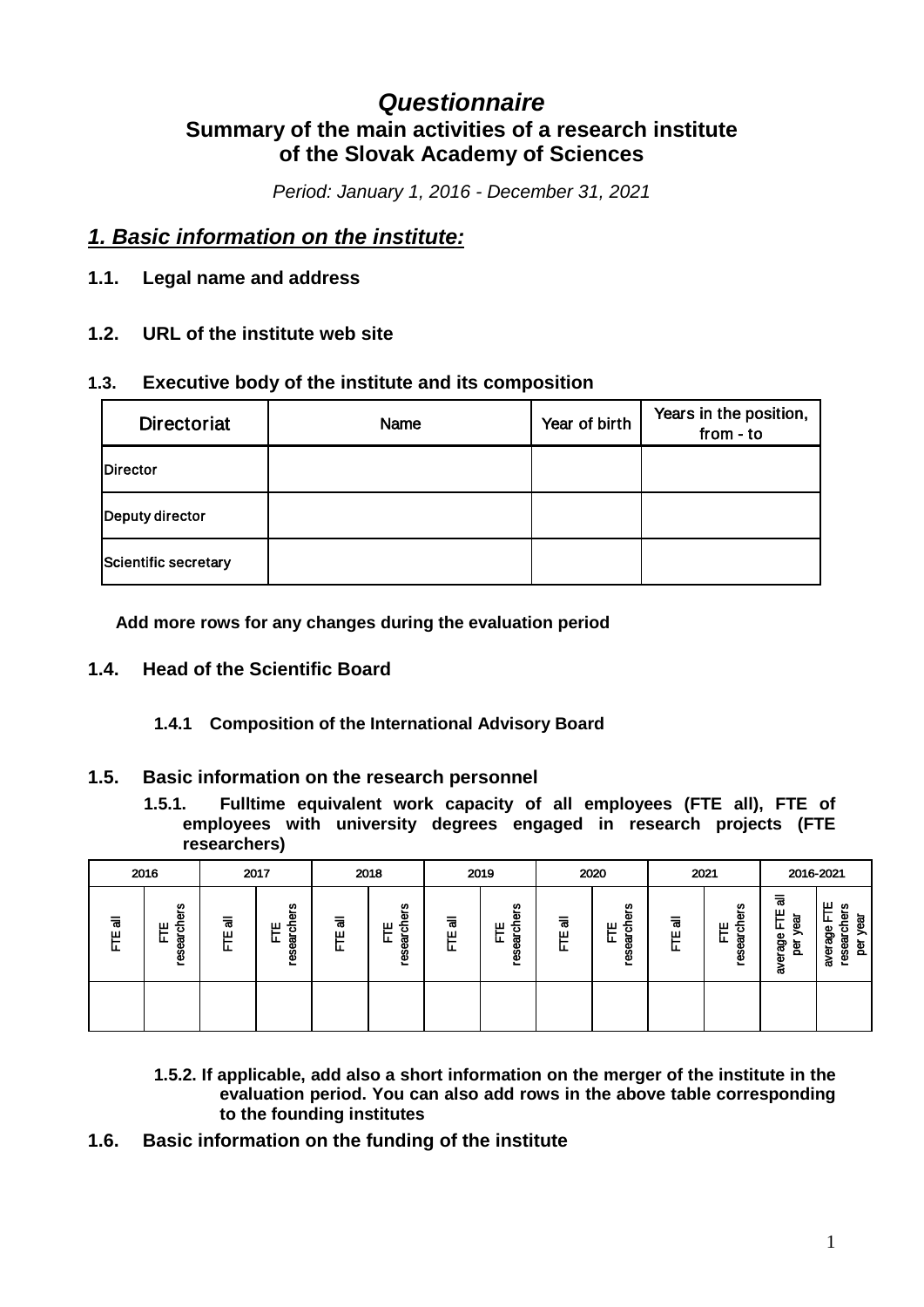| Salary budget                                    | 2016  | 2017  | 2018  | 2019  | 2020  | 2021  | average |
|--------------------------------------------------|-------|-------|-------|-------|-------|-------|---------|
| Institutional salary budget<br>[millions of EUR] |       |       |       |       |       |       |         |
| Other salary budget<br>[millions of EUR]         |       |       |       |       |       |       |         |
| <b>Total salary budget</b><br>[millions of EUR]  | 0.000 | 0.000 | 0.000 | 0.000 | 0.000 | 0.000 | 0.000   |
| Non-salary budget<br>[millions of EUR]           |       |       |       |       |       |       |         |

**1.6.1. Institutional salary budget, other salary budget[1](#page-1-0) , non-salary budget[2](#page-1-1)**

- **1.7. Mission Statement of the Institute as presented in the Foundation Charter indicating the years when it was adopted and revised**
- **1.8. Summary of R&D activity pursued by the institute during the evaluation period in both national and international contexts. Describe the scientific importance and societal impact of each important result/discovery. Explain on general level – the information should be understandable for a non-specialist (recommended 5 pages, max. 10 pages for larger institutes with more than 50 average FTE researchers per year as per Table 1.5.1.)**

## *2. Partial indicators of main activities:*

- **2.1. Research output**
	- **2.1.1. Principal types of research output of the institute: basic research/applied research, international/regional (in percentage)**
	- **2.1.2 List of selected publications documenting the most important results of basic research. The total number of publications should not exceed the number of average FTE researchers per year. The principal research outputs (max. 10% of the total number of selected publications, including Digital Object Identifier – DOI if available) should be underlined. Authors from the evaluated organizations should be underlined.**
	- **2.1.3 List of monographs/books published abroad**
	- **2.1.4. List of monographs/books published in Slovakia**
	- **2.1.5. List of other scientific outputs specifically important for the institute, max. 10 items for institute with less than 50 average FTE researchers per year, 20 for institutes with 50 – 100 average FTE researchers per year and so on**
	- **2.1.6. List of patents, patent applications, and other intellectual property rights registered abroad**
	- **2.1.7. List of patents, patent applications, and other intellectual property rights registered in Slovakia**
	- **2.1.8. Narrative on the most important research outputs of the institute – especially focused on their importance for society (3-5 pages)**

<span id="page-1-0"></span><sup>&</sup>lt;sup>1</sup> Salary budget originating outside the regular budgetary resources of the organization, e.g. from the project funding.

<span id="page-1-1"></span><sup>2</sup> Includes Goods and Services and PhD fellowships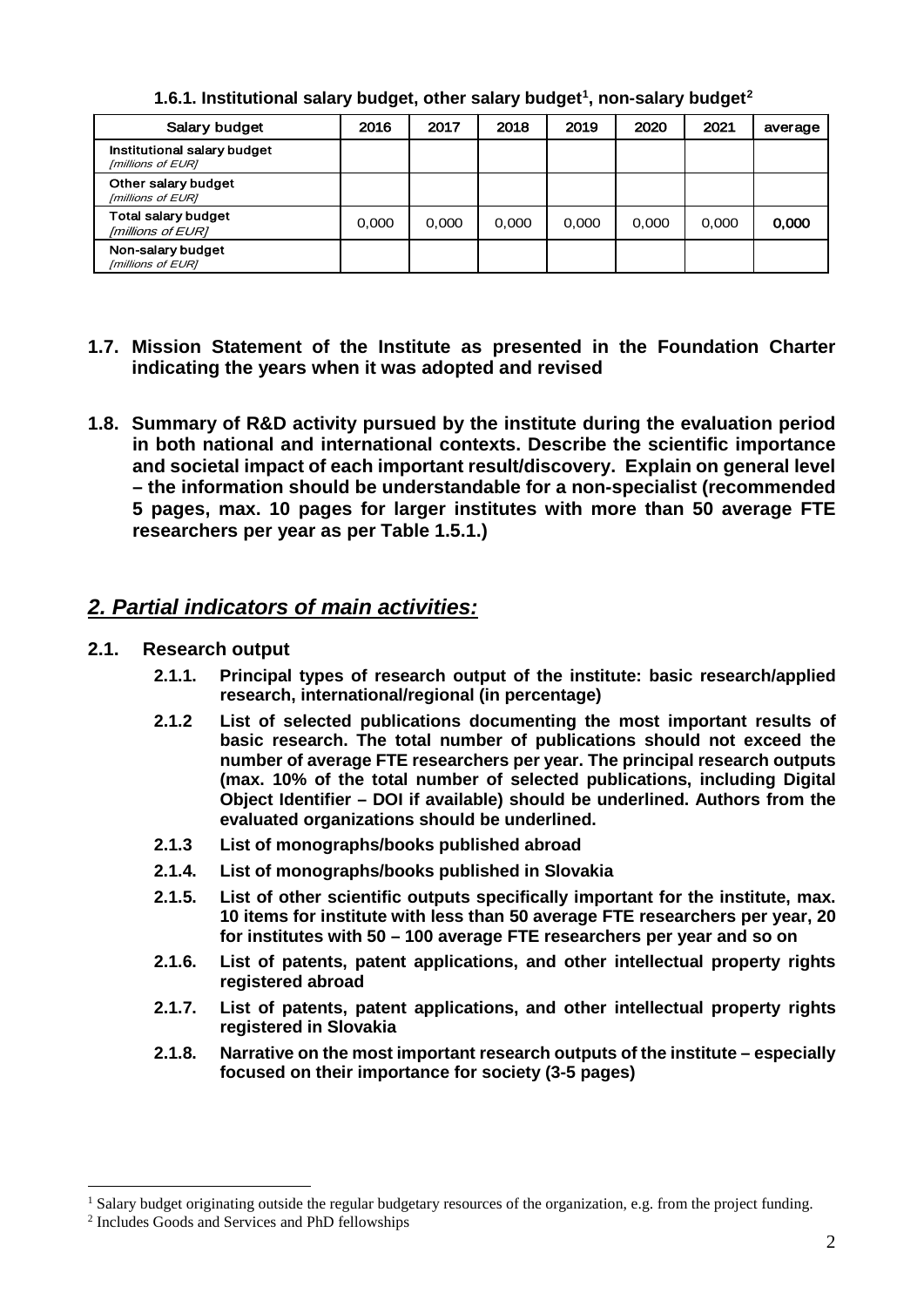### **2.1.9. Table of research outputs**

Papers from international collaborations in large-scale scientific projects (Dwarf team, ALICE Collaboration, ATLAS collaboration, CD Collaboration, H1 Collaboration, HADES Collaboration, and STAR Collaboration) have to be listed separately

|                                                                                                                                                    |        | 2016                  |                                             |        | 2017                  |                                             |        | 2018                  |                                             |        | 2019                  |                                             |        | 2020                  |                                             |        | 2021                  |                                          |              |                             | total                       |                                                 |
|----------------------------------------------------------------------------------------------------------------------------------------------------|--------|-----------------------|---------------------------------------------|--------|-----------------------|---------------------------------------------|--------|-----------------------|---------------------------------------------|--------|-----------------------|---------------------------------------------|--------|-----------------------|---------------------------------------------|--------|-----------------------|------------------------------------------|--------------|-----------------------------|-----------------------------|-------------------------------------------------|
| <b>Scientific publications</b>                                                                                                                     | number | No./FTE<br>researches | No. / one million<br>total salary<br>budget | number | No./FTE<br>researches | No. / one million<br>total salary<br>budget | number | No./FTE<br>researches | No. / one million<br>total salary<br>budget | number | No./FTE<br>researches | No. / one million<br>total salary<br>budget | number | No./FTE<br>researches | No. / one million<br>total salary<br>budget | number | No./FTE<br>researches | No. /1 million<br>total salary<br>budget | number       | averaged<br>number per year | av. No. / FTE<br>researches | av. No. / one<br>million total<br>salary budget |
| Scientific monographs and monographic<br>studies in journals and proceedings published<br>abroad (AAA, ABA)                                        |        |                       |                                             |        |                       |                                             |        |                       |                                             |        |                       |                                             |        |                       |                                             |        |                       |                                          | $\mathbf 0$  |                             |                             |                                                 |
| Scientific monographs and monographic<br>studies in journals and proceedings published<br>in Slovakia (AAB, ABB)                                   |        |                       |                                             |        |                       |                                             |        |                       |                                             |        |                       |                                             |        |                       |                                             |        |                       |                                          | $\mathbf 0$  |                             |                             |                                                 |
| Chapters in scientific monographs published<br>abroad (ABC)                                                                                        |        |                       |                                             |        |                       |                                             |        |                       |                                             |        |                       |                                             |        |                       |                                             |        |                       |                                          | $\mathbf 0$  |                             |                             |                                                 |
| Chapters in scientific monographs published<br>in Slovakia (ABD)                                                                                   |        |                       |                                             |        |                       |                                             |        |                       |                                             |        |                       |                                             |        |                       |                                             |        |                       |                                          | $\mathbf 0$  |                             |                             |                                                 |
| Scientific papers published in journals<br>registered in Current Contents Connect<br>(ADCA, ADCB, ADDA, ADDB)                                      |        |                       |                                             |        |                       |                                             |        |                       |                                             |        |                       |                                             |        |                       |                                             |        |                       |                                          | $\mathbf 0$  |                             |                             |                                                 |
| Scientific papers published in journals<br>registered in Web of Science Core Collection<br>and SCOPUS not listed above (ADMA, ADMB,<br>ADNA, ADNB) |        |                       |                                             |        |                       |                                             |        |                       |                                             |        |                       |                                             |        |                       |                                             |        |                       |                                          | 0            |                             |                             |                                                 |
| Scientific papers published in other foreign<br>journals (not listed above) (ADEA, ADEB)                                                           |        |                       |                                             |        |                       |                                             |        |                       |                                             |        |                       |                                             |        |                       |                                             |        |                       |                                          | $\mathbf 0$  |                             |                             |                                                 |
| Scientific papers published in other domestic<br>journals (not listed above) (ADFA, ADFB)                                                          |        |                       |                                             |        |                       |                                             |        |                       |                                             |        |                       |                                             |        |                       |                                             |        |                       |                                          | $\mathbf{o}$ |                             |                             |                                                 |
| Scientific papers published in foreign peer-<br>reviewed proceedings (AECA)                                                                        |        |                       |                                             |        |                       |                                             |        |                       |                                             |        |                       |                                             |        |                       |                                             |        |                       |                                          | $\mathbf 0$  |                             |                             |                                                 |
| Scientific papers published in domestic peer-<br>reviewed proceedings (AEDA)                                                                       |        |                       |                                             |        |                       |                                             |        |                       |                                             |        |                       |                                             |        |                       |                                             |        |                       |                                          | 0            |                             |                             |                                                 |
| Published papers (full text) from foreign<br>scientific conferences (AFA, AFC)                                                                     |        |                       |                                             |        |                       |                                             |        |                       |                                             |        |                       |                                             |        |                       |                                             |        |                       |                                          | $\mathbf 0$  |                             |                             |                                                 |
| Published papers (full text) from domestic<br>scientific conferences (AFB, AFD)                                                                    |        |                       |                                             |        |                       |                                             |        |                       |                                             |        |                       |                                             |        |                       |                                             |        |                       |                                          | $\mathbf 0$  |                             |                             |                                                 |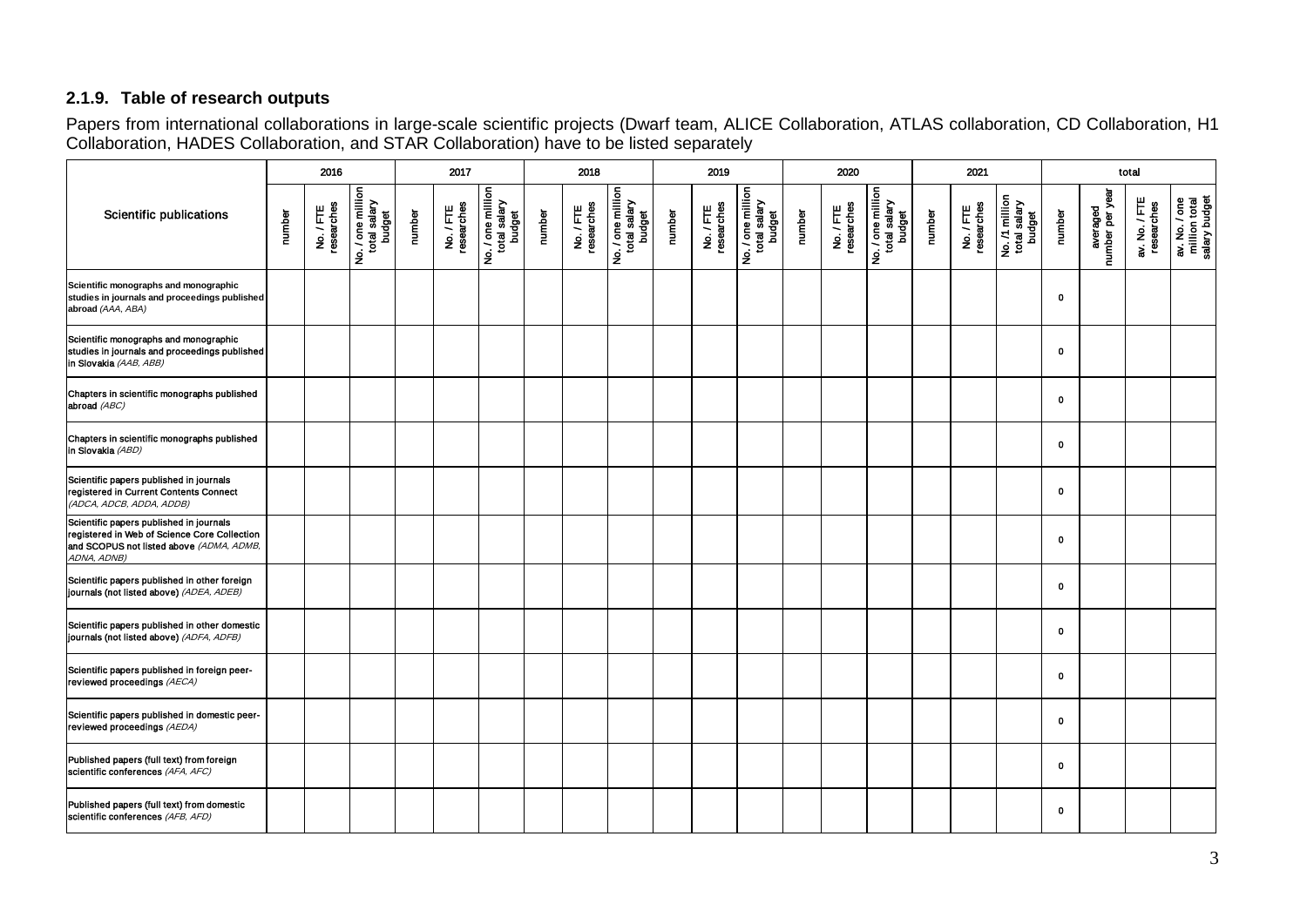## **2.2. Measures of research outputs (citations, etc.)**

#### **2.2.1. Table with citations per annum (without self-citations)**

*Citations of papers from international collaborations in large-scale scientific projects (Dwarf team, ALICE Collaboration, ATLAS collaboration, CD Collaboration, H1 Collaboration, HADES Collaboration, and STAR Collaboration) are listed separately*

|                                                                                      |        | 2015                   |        | 2016                   |        | 2017                   |        | 2018                   |        | 2019                   |        | 2020                   |        | total                       |                              |
|--------------------------------------------------------------------------------------|--------|------------------------|--------|------------------------|--------|------------------------|--------|------------------------|--------|------------------------|--------|------------------------|--------|-----------------------------|------------------------------|
| <b>Citations, reviews</b>                                                            | number | No./FTE<br>researchers | number | No./FTE<br>researchers | number | No./FTE<br>researchers | number | researchers<br>No./FTE | number | No./FTE<br>researchers | number | No./FTE<br>researchers | number | number per year<br>averaged | av. No. / FTE<br>researchers |
| <b>Citations in Web of Science</b><br>Core Collection (1.1, 2.1)                     |        |                        |        |                        |        |                        |        |                        |        |                        |        |                        | о      |                             |                              |
| Citations in SCOPUS (1.2, 2.2)<br>if not listed above                                |        |                        |        |                        |        |                        |        |                        |        |                        |        |                        | o      |                             |                              |
| Citations in other citation<br>indexes and databases (not<br>listed above) (3.2,4.2) |        |                        |        |                        |        |                        |        |                        |        |                        |        |                        | O      |                             |                              |
| Other citations (not listed<br>above) (3.1, 4.1)                                     |        |                        |        |                        |        |                        |        |                        |        |                        |        |                        | 0      |                             |                              |
| Reviews (5,6)                                                                        |        |                        |        |                        |        |                        |        |                        |        |                        |        |                        | 0      |                             |                              |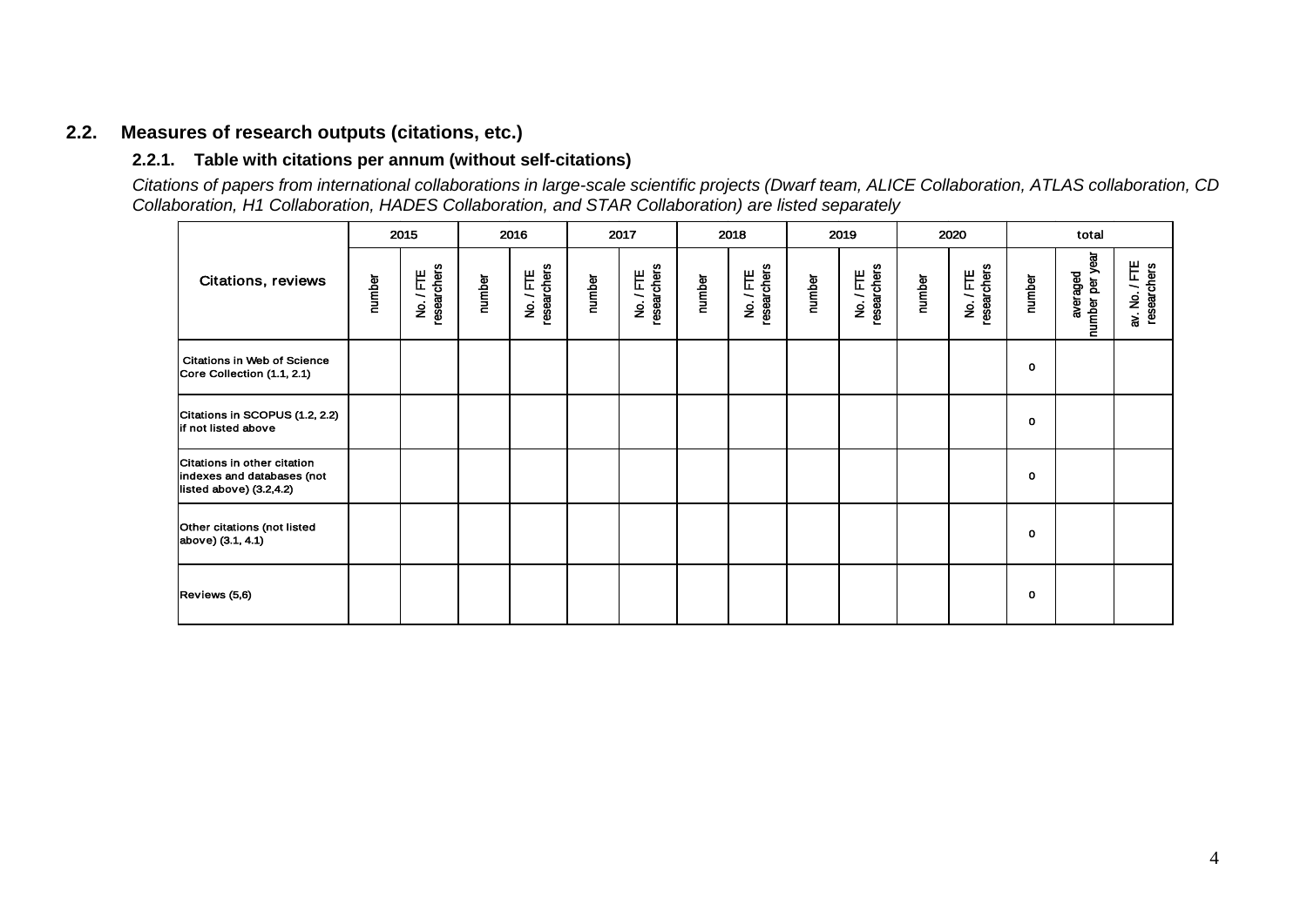- **2.2.2. List of 10 most-cited publications published any time with the address of the institute, with number of citations in the assessment period (2015 – 2020)**
- **2.2.3. List of 10 most-cited publications published any time with the address of the institute, with number of citations obtained until 2020**
- **2.2.4. List of 10 most-cited publications published during the evaluation period (2016-2021) with the address of the Institute, with number of citations obtained until 2021**
- **2.2.5. List of most-cited authors from the Institute (at most 10 % of average FTE researchers per year) and their number of citations in the assessment period (2015– 2020). The cited papers must bear the address of the institute**
- **2.2.6. List of most-cited authors from the Institute (at most 10 % of average FTE researchers per year) and their number of citations obtained until 2020. The cited papers must bear the address of the Institute**
- **2.2.7. List of most-cited authors from the Institute (at most 10 % of average FTE researchers per year) and their number of citations obtained until 2021 of their papers published during the evaluation period (2016– 2021). The cited papers must bear the address of the Institute**
- **2.3. Research status of the institute in international and national context**
	- **International/European position of the institute**
		- **2.3.1. List of the most important research activities demonstrating the international relevance of the research performed by the institute, incl. major projects (details of projects should be supplied under Indicator 2.4). Max. 10 items for institute with less than 50 average FTE researchers per year, max. 20 for institutes with 50 – 100 average FTE researchers per year and so on**
		- **2.3.2. List of international conferences (co)organised by the institute**
		- **2.3.3. List of edited proceedings from international scientific conferences**
		- **2.3.4. List of journals edited/published by the institute and information on their indexing in WOS, SCOPUS, other database or no database, incl. impact factor and other metrics of journals in each year of the assessment period**
	- **National position of the institute**
		- **2.3.5. List of selected activities of national importance**
		- **2.3.6. List of journals (published only in the Slovak language) edited/published by the institute and information on their indexing in WOS, SCOPUS, other database or no database, incl. impact factor and other metrics of journals in each year of the assessment period**
	- • **Position of individual researchers in the international context**
		- **2.3.7. List of invited/keynote presentations at international conferences, as documented by programme or invitation letter**
		- **2.3.8. List of researchers who served as members of the organising and/or programme committees**
		- **2.3.9. List of researchers who received an international scientific award**
	- **Position of individual researchers in the national context**
		- **2.3.10. List of invited/keynote presentations at national conferences, as documented by programme or invitation letter**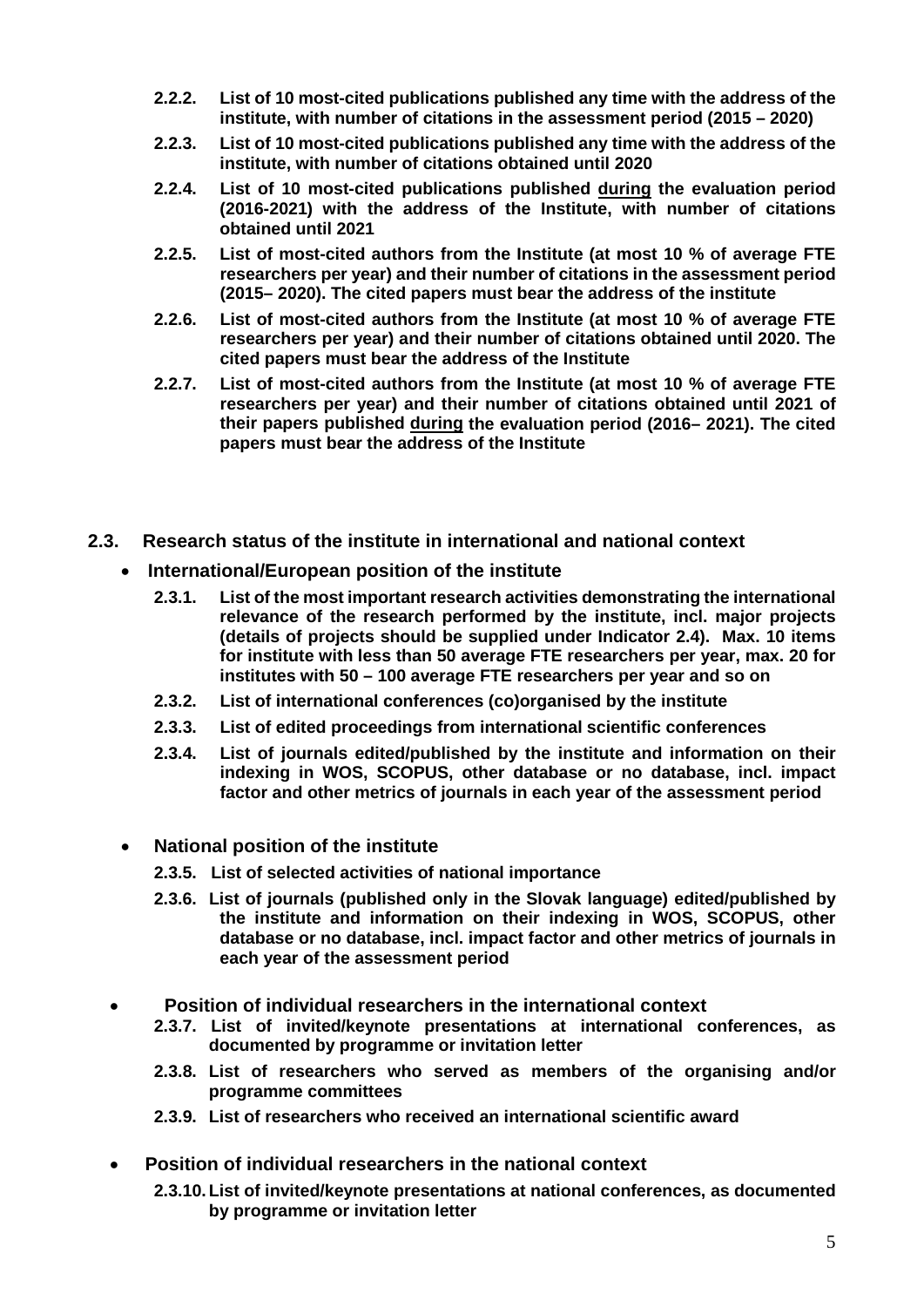- **2.3.11. List of researchers who served as members of organising and programme committees of national conferences**
- **2.3.12. List of researchers who received a national scientific award**
- **2.4. Research grants and other funding resources**

**(List type of project, title, grant number, duration, total funding and funding for the institute, responsible person in the institute and his/her status in the project, e.g. coordinator "C", work package leader "W", investigator "I". Add information on the projects which are interdisciplinary, and also on the joint projects with several participating SAS institutes)**

• **International projects**

**2.4.1. List of major projects of Framework Programmes of the EU (which pilar), NATO, COST, etc.**

**Add information on your activities in international networks**

- **National projects, incl. international projects with only national funding**
	- **2.4.2. List of ERA-NET projects funded from SAS budget**
	- **2.4.3. List of projects of the Slovak Research and Development Agency, APVV**
	- **2.4.4. List of projects of the Scientific Grant Agency of the Slovak Academy of Sciences and the Ministry of Education, VEGA (for funding specify only total sum obtained from all VEGA grants in particular year)**
	- **2.4.5. List of projects supported by EU Structural Funds**
	- **2.4.6. List of other projects funded from national resources**
	- **2.4.7. List of projects funded from private funds**
	- **2.4.8. List of projects funded from other competitive funds**
- **2.5. PhD studies and educational activities**
	- **2.5.1. List of accredited programmes of doctoral studies, period of validity, source of funding**
	- **2.5.2. Summary table on doctoral studies (number of internal/external PhD students at the end of the year; number of foreign PhD students, number of students who successfully completed their theses during the year, number of PhD students who quit the programme during the year***)*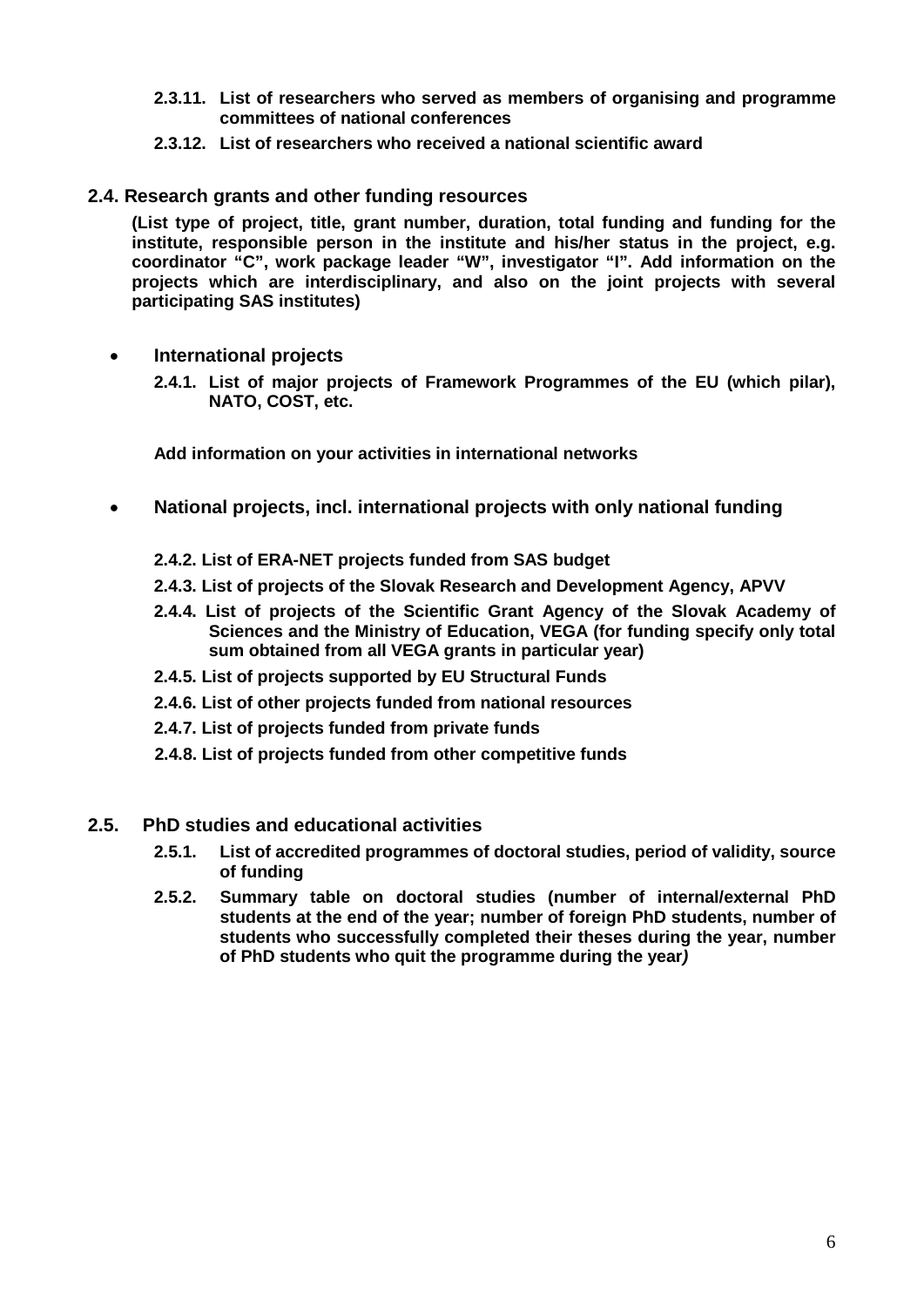| <b>PhD study</b>                                                  |                           | 2016               |                     |                        | 2017               |                     |                        | 2018               |                     |                     | 2019               |                     |                        | 2020               |                     |                     | 2021               |                     |
|-------------------------------------------------------------------|---------------------------|--------------------|---------------------|------------------------|--------------------|---------------------|------------------------|--------------------|---------------------|---------------------|--------------------|---------------------|------------------------|--------------------|---------------------|---------------------|--------------------|---------------------|
| Number of potential PhD<br>supervisors                            |                           |                    |                     |                        |                    |                     |                        |                    |                     |                     |                    |                     |                        |                    |                     |                     |                    |                     |
| <b>PhD students</b>                                               | year<br>end of<br>number, | thesis<br>defended | quitted<br>students | end of year<br>number, | thesis<br>defended | quitted<br>students | end of yea<br>unumber, | thesis<br>defended | quitted<br>students | number, end of year | thesis<br>defended | quitted<br>students | end of year<br>number, | thesis<br>defended | quitted<br>students | number, end of year | thesis<br>defended | quitted<br>students |
| Internal total                                                    |                           |                    |                     |                        |                    |                     |                        |                    |                     |                     |                    |                     |                        |                    |                     |                     |                    |                     |
| from which foreign citizens                                       |                           |                    |                     |                        |                    |                     |                        |                    |                     |                     |                    |                     |                        |                    |                     |                     |                    |                     |
| External                                                          |                           |                    |                     |                        |                    |                     |                        |                    |                     |                     |                    |                     |                        |                    |                     |                     |                    |                     |
| Other supervised by the<br>research employees of the<br>institute |                           |                    |                     |                        |                    |                     |                        |                    |                     |                     |                    |                     |                        |                    |                     |                     |                    |                     |

#### **2.5.3. PhD carrier path – Information on the next career steps of the PhD graduates who received their degree from the institute**

#### **2.5.4. Summary table on educational activities**

| Teaching                                                      | 2016 | 2017 | 2018 | 2019 | 2020 | 2021 |
|---------------------------------------------------------------|------|------|------|------|------|------|
| Lectures (hours/year) <sup>*</sup>                            |      |      |      |      |      |      |
| Practicum courses (hours/year)                                |      |      |      |      |      |      |
| Supervised diploma and bachelor thesis (in total)             |      |      |      |      |      |      |
| Members in PhD committees (in total)                          |      |      |      |      |      |      |
| Members in DrSc. committees (in total)                        |      |      |      |      |      |      |
| Members in university/faculty councils (in total)             |      |      |      |      |      |      |
| Members in habilitation/inauguration committees<br>(in total) |      |      |      |      |      |      |

- **2.5.5. List of published university textbooks**
- **2.5.6. Number of published academic course books**
- **2.5.7. List of joint research laboratories/facilities with universities**
- **2.5.8. Supplementary information and/or comments on doctoral studies and educational activities – focused on what changes have occurred since the last evaluation in 2016**

### **2.6. Societal impact**

**2.6.1. The most important case studies of the research with direct societal impact, max. 4 for institute with up to 50 average FTE researchers per year, 8 for institutes with 50 – 100 average FTE researchers per year and so on. Structure: Summary of the impact; Underpinning research; References to the research;**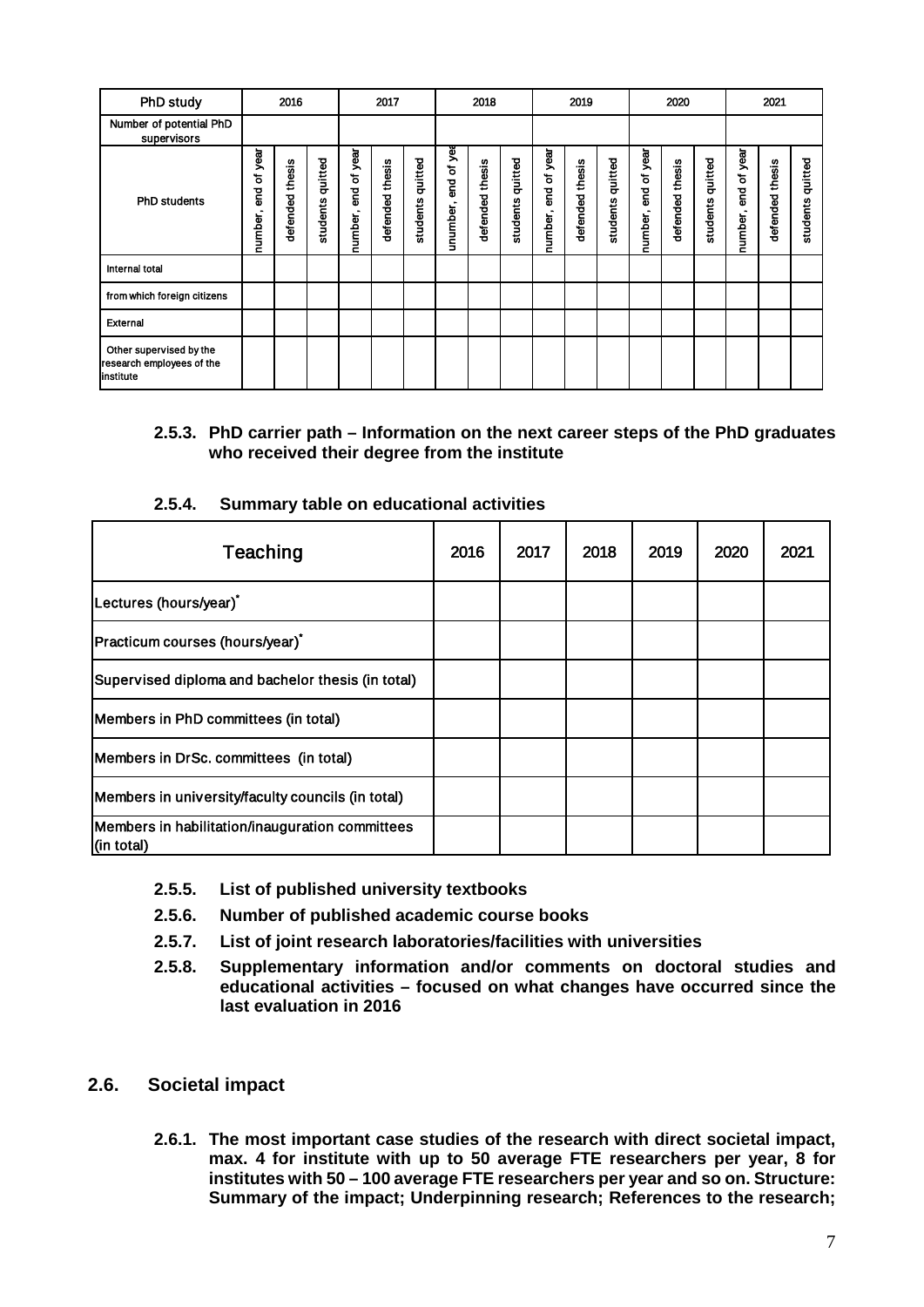**Details of the impact; Sources to corroborate the impact. One page per one case study**

- **2.6.2. List of the most important studies and/or other activities commissioned for the decision-making authorities, the government and NGOs, international and foreign institutes (title, name of institution, contract value, purpose (max 20 words))**
- **2.6.3. List of contracts and research projects with industrial and other commercial partners, incl. revenues (study title, name of institution, contract value, country of partner, purpose (max 20 words))**
- **2.6.4.1 List of intangible fixed assets (internally registered IP (confidential knowhow), patent applications, patents granted, trademarks registered) denoting background IPR**
- **2.6.4.2 List of licences sold abroad and in Slovakia, incl. revenues (background IPR identification, name of institution, contract value, country of partner, purpose (max 20 words))**
- **2.6.5. Summary of relevant activities, max. 300 words (describe the pipeline of valorization in terms of Number of disclosure, Number of registered IP internally, number of CCR/LIC contracts and their respective summary values, the support you are receiving in specific points internally at the institute, at SAS, externally – also the limitations and drawbacks.**

#### **2.7. Popularisation of Science (outreach activities)**

- **2.7.1. List of the most important popularisation activities, max. 20 items**
- **2.7.2. Table of outreach activities according to institute annual reports**

| <b>Outreach activities</b>                                                                                                     | 2016 | 2017 | 2018 | 2019 | 2020 | 2021 | total    |
|--------------------------------------------------------------------------------------------------------------------------------|------|------|------|------|------|------|----------|
| Articles in press media/internet popularising<br>results of science, in particular those achieved by<br>the Organization       |      |      |      |      |      |      |          |
| Appearances in telecommunication media<br>popularising results of science, in particular those<br>achieved by the Organization |      |      |      |      |      |      | ∩        |
| Public popularisation lectures                                                                                                 |      |      |      |      |      |      | $\Omega$ |

#### **2.8. Background and management. Infrastructure and human resources, incl. support and incentives for young researchers**

**2.8.1. Summary table of personnel**

#### **2.8.1.1. Professional qualification structure (as of 31 December 2021)**